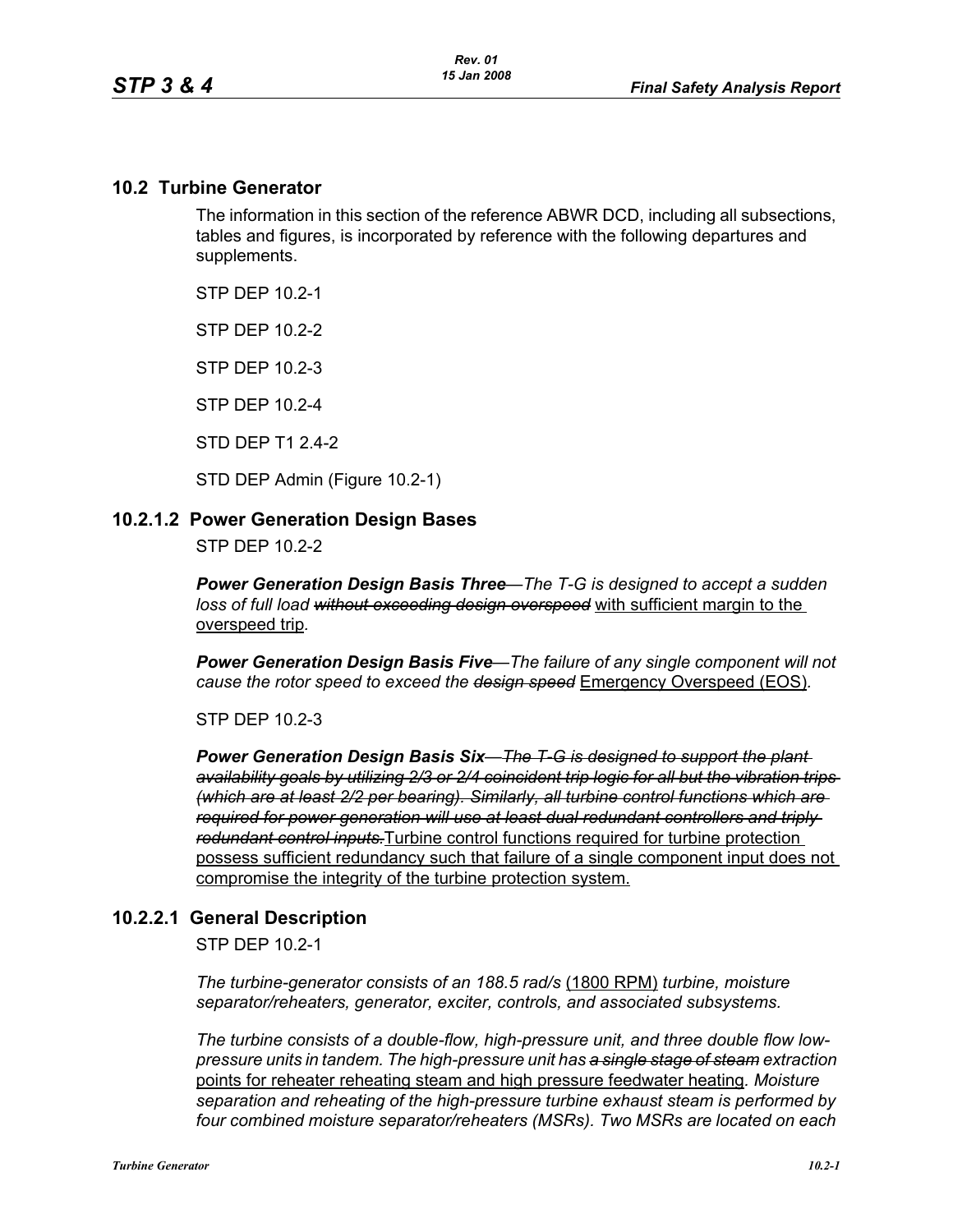*side of the T-G centerline. The steam passes through the low-pressure turbines, each with four extraction points for the four low-pressure stages of feedwater heating, and exhausts into the main condenser. In addition to the* moisture separators in the *external MSRs, the turbines are designed to separate water from the steam and drain it to the next lowest extraction point feedwater heater*turbine steam path has provisions for removing some additional moisture and routing it to extraction lines.

*The generator is a direct driven, three-phase, 60 Hz, 188.5 rad/s* (1800 RPM) *synchronous generator with a water-cooled stator* armature winding *and hydrogen cooled rotor.*

*The turbine-generator uses a digital monitoring and control system which, in coordination with the turbine Steam Bypass and Pressure Control System, controls the turbine speed, load, and flow for startup and normal operations. The control system operates the turbine stop valves, control valves, and combined intermediate* stop and intercept *valves (CIVs). T-G supervisory instrumentation is provided for operational analysis and malfunction diagnosis.*

*Automatic control functions are programmed to protect the Nuclear Steam Supply System through appropriate corrective actions (Section 7.7).*

*T-G accessories include the bearing lubrication oil system, electrohydraulic control (EHC) system,* turbine hydraulic system, *turning gear, hydrogen* gas control system*, and CO2 system, seal oil system, stator cooling water system, exhaust hood spray system, turbine gland sealing system,* MSR reheater heating steam system *and turbine supervisory instrument (TSI) system.*

#### STD DEP Admin

*The T-G unit and associated piping, valves, and controls* instruments *are located completely within the Turbine Building. There are no safety-related systems or components* The safety-related instruments *located within the Turbine Building with the exception of* are *the* safety-related *Reactor Protection System (RPS) sensors on the T-G unit. The safety-related switches or transducers used to detect fast closure of the turbine main stop and control valves* and closure of the main stop valves and the Leak Detection and Isolation System (LDS) sensors used to detect *and high high* main *condenser back* shell *pressure*, low main steam header pressure, and main steam line leakage. The safety-related instrumentation is *are fail safe, hence any local failure associated with the T-G unit will not adversely affect any safety-related equipment. Failure of T-G equipment cannot preclude safe shutdown of the reactor.*

## STD DEP T1 2.4-2

The Turbine Building contains the safety-related electrical switchgear and trip breakers for the condensate pumps for the mitigation of a postulated feedwater line break in accordance with the ABWR Licensing Topical Report NEDO-33372, "Feedwater Line Break Advanced Boiling Water Reactor (ABWR) Containment Analysis," dated August-September 2007.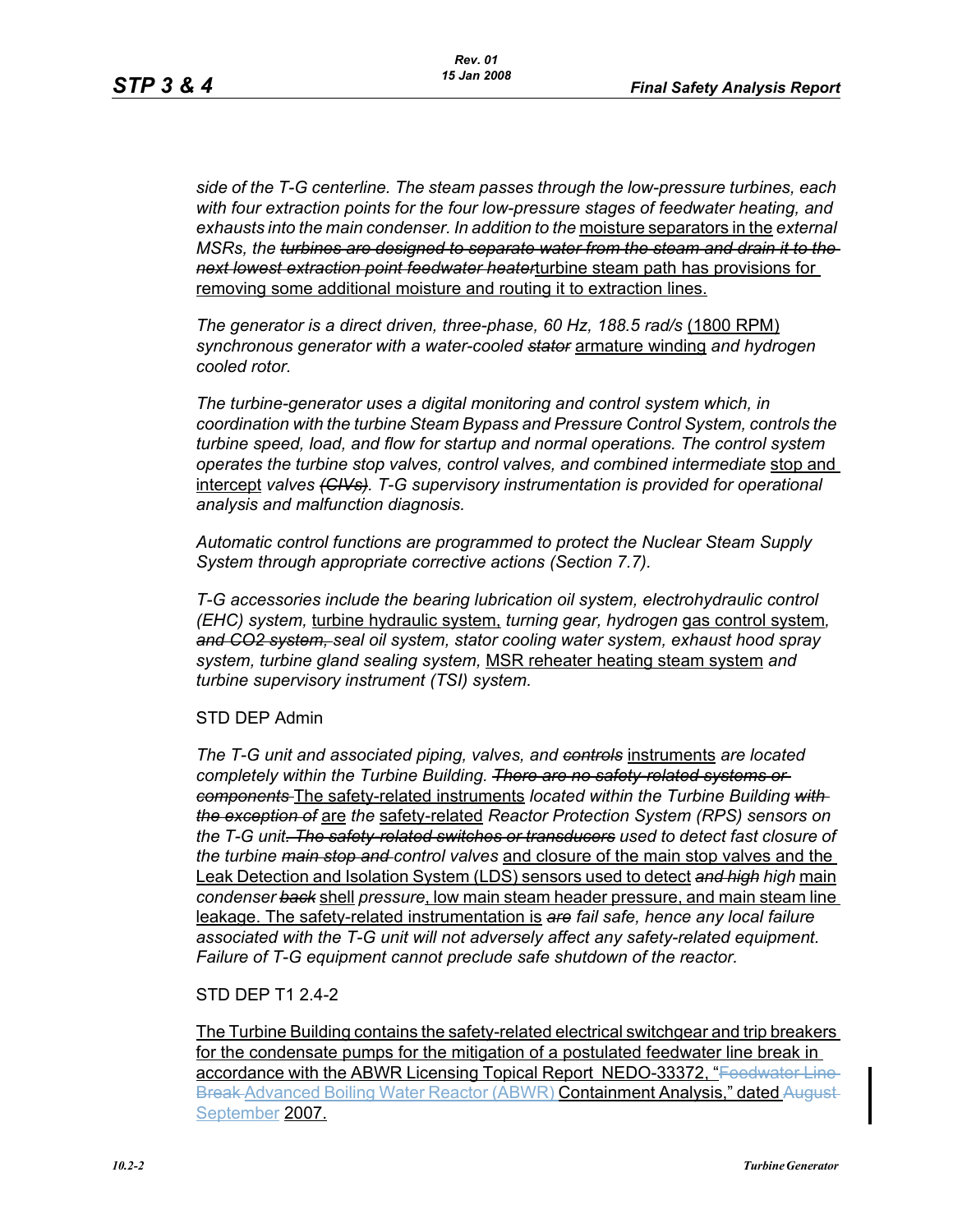# **10.2.2.2 Component Description**

STP DEP 10.2-3

*The main stop valves are operated in an open-closed mode by either by the emergency trip, fast acting valve for tripping turbine overspeed protection system in response to a turbine trip signal, by a test solenoid valve, or by the fast-acting solenoid valve used for periodic testing.or by a small solenoid valve for testing. The disks are totally unbalanced and cannot open against full differential pressure. A bypass is provided to pressurize the below seat areas of the four valves. Springs are designed to close the main stop valve in approximately 0.20 second under the emergency conditions listed in Subsection 10.2.2.5.*

### STP DEP 10.2-1

*Moisture Separator Reheaters—Four horizontal cylindrical-shell, combined moisture separator/reheaters (MSRs) are installed in the steam path between the high and low pressure turbines. The MSRs serve to dry and reheat the HP turbine steam exhaust (crossaround steam), before it enters the low-pressure turbines. This improves cycle efficiency and reduces moisture-related erosion and corrosion in the low-pressure turbines. Crossaround steam is piped into the bottom of the MSR. Moisture is removed in chevron-type moisture separators, and is drained to the moisture separator drain tank and from there to the heater drain tank* appropriate stage of feedwater heating*. The dry crossaround steam next passes upward across the reheater which is supplied with main steam. Finally, the crossaround steam is routed to the combined intermediate valves (CIVs), which are located just upstream of the low-pressure turbines inlet nozzles.The reheaters drain, via drain tanks, to the forward pumped heater drain system, which discharges to the reactor feedwater pump suction. Safety valves are provided on the MSR for overpressure protection.* The steam next passes upward across the two reheater stages. Heating steam to the first reheater stage is supplied by extraction steam and heating steam to the second reheater stage is supplied with main steam. Reheated steam is routed to the intermediate stop and intercept valves, which are located just upstream of the low-pressure turbine inlet nozzles. Relief valves are provided on the MSR for overpressure protection.

STP DEP 10.2-1

*Combined Intermediate* **Stop and Intercept** *Valves— Two combined intermediate valves (CIVs) are provided for each LP turbine, one in each steam supply line, called the hot reheat line. The CIV consists of two valves—the intercept valve and the intermediate stop valve, which share a common casing. Although they utilize a common casing, these valves have entirely separate operating mechanisms and controls. The function of the CIVs is to protect the turbine against overspeed from steam and water energy stored between the main stop and control valves and the CIVs. One CIV is located on each side of each LP turbine.--* Hydraulically operated intermediate stop and intercept valves are provided in each hot reheat line just upstream of the Low Pressure (LP) inlet. Upon loss of load, the intercept valves first close then throttle steam to the LP turbine, as required to control speed. The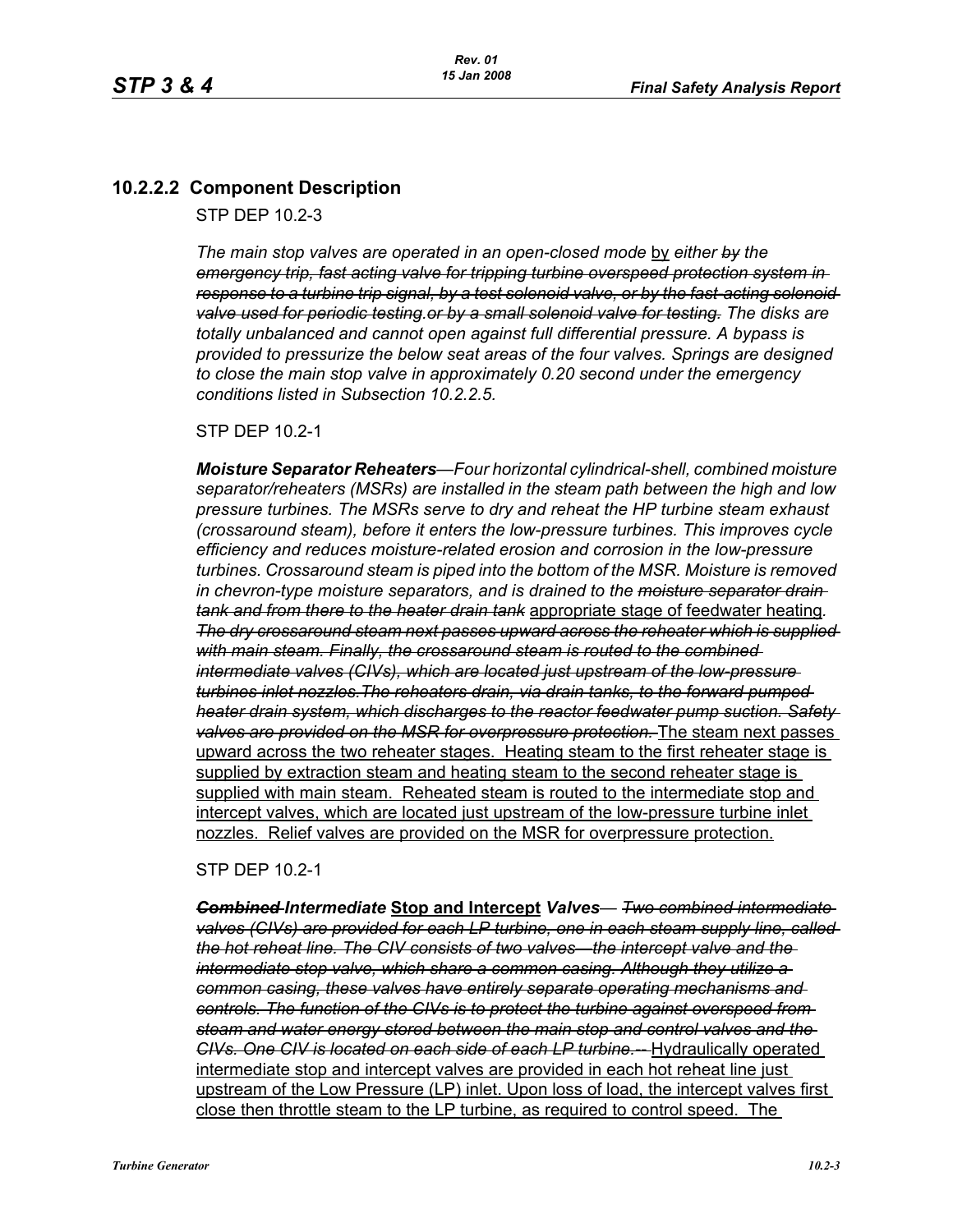intermediate stop valves close on a turbine trip. The intermediate stop and intercept valves are designed to rapidly close to control turbine overspeed.

*Steam from the MSRs enters the single inlet of each valve casing, passes through the permanent basket strainer, past the intercept valve and stop valve disks, and enters the LP turbine through a single inlet* these valves*. The CIVs* which *are located as close to the LP turbine as possible to limit the amount of uncontrolled steam available for overspeeding the turbine. Upon loss of load, the intercept valve first closes then throttles steam to the LP turbine, as required to control speed and maintain synchronization. It is capable of opening against full system pressure. The intermediate stop valves close only if the intercept valves fail to operate properly. These valves are capable of opening against a pressure differential of approximately 15% of the maximum expected system pressure. The intermediate stop valve and intercept valve are designed to close in approximately 0.2 second.* 

STP DEP 10.2-1

*Low-Pressure Turbines—Each LP turbine receives steam from two CIV* hot reheat lines*. The steam is expanded* expands *axially across several stages of stationary and moving buckets* blades*. Turbine stages are numbered consecutively, starting with the first HP turbine stage.Extraction steam from the LP turbines supplies the first four stages of feedwater heating. A fifth extraction stage may be provided to remove moisture and protect the last-stage buckets from erosion induced by water droplets. This extraction is drained directly to the condenser.*

STP DEP 10.2-1

*Extraction Non-return Valves—Upon loss of load, the steam contained downstream of the turbine extractions could flow back into the turbine, across the remaining turbine stages, and into the condenser. Associated condensate could flash to steam under this condition and contribute to the backflow of steam or could be entrained with the steam flow and damage the turbines. Extraction nNon-return valves are installed in the*  employed in selected *extraction lines to the first, second, third and, if required, forth stage of turbine extractions to guard against this backflow and the resulting potential damage due to water entrainment or overspeed condition.*minimize the potential for overspeeding.

STP DEP 10.2-1

*Generator—The generator is a direct-driven, three-phase, 60 Hz, 188.5 rad/s* (1800 RPM)*, four-pole synchronous generator with water-cooled stator and hydrogen cooled rotor.*

*The rotor is manufactured from a one-piece forging and includes layers of field windings embedded in milled slots. The windings are held radially by steel slot wedges at the rotor outside diameter. The wedge material maintains its mechanical properties at elevated temperature. The magnetic field is generated by DC power which is fed to the windings through collector rings located outboard of the main generator bearings.*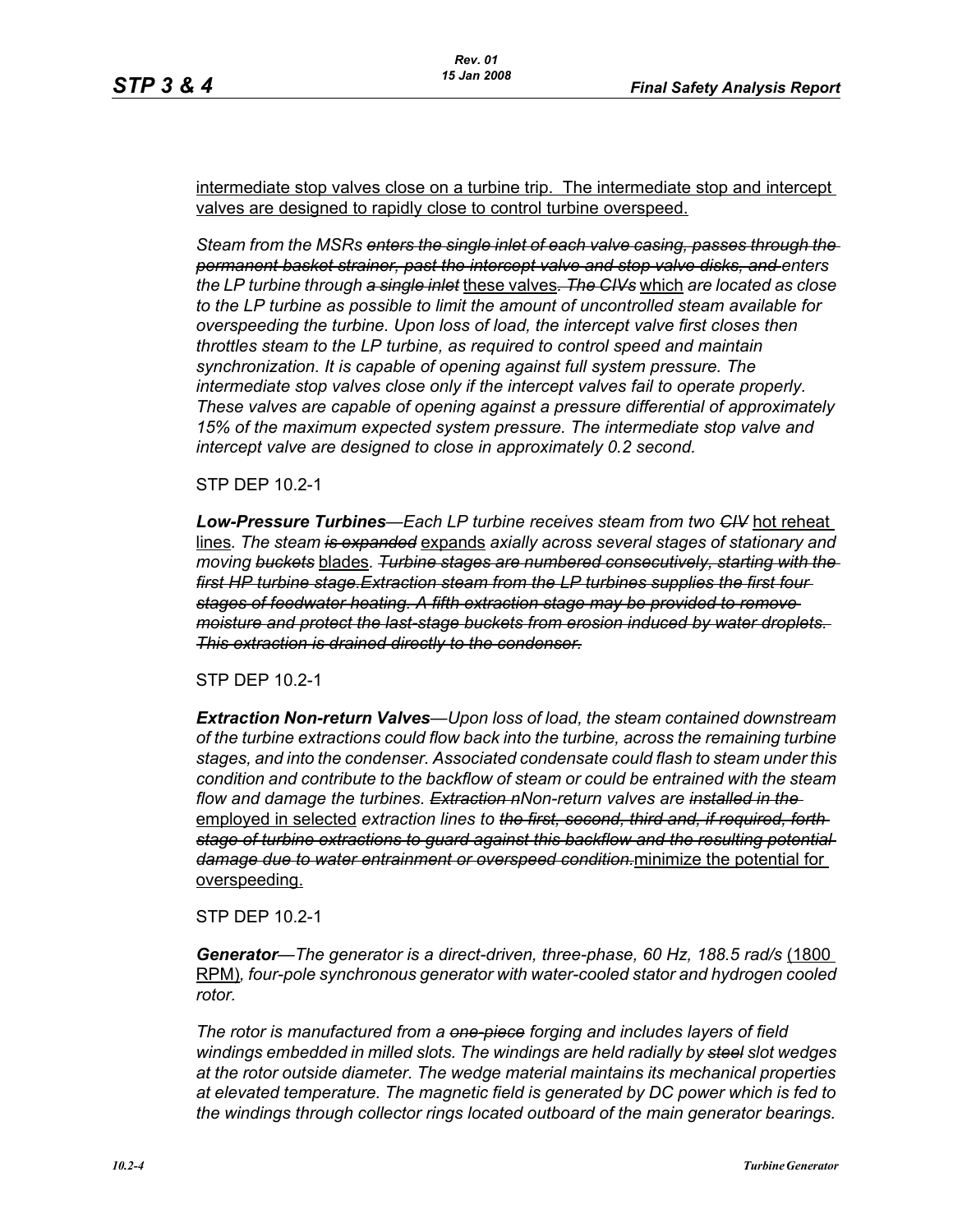*The rotor body and shaft is machined from a single, solid steel forging. Detailed examinations include:* 

- *(1) material property checks on test specimens taken from the forging;*
- *(2) photomicrographs for examination of microstructure;*
- *(3) magnetic particle and ultrasonic examination;*
- *(4) surface finish tests of slots for indication of a stress riser.*

STP DEP 10.2-4

*Bulk Hydrogen System—The bulk hydrogen and CO*2 *system is illustrated on Figure 10.2-4. The hydrogen system is designed to provide the necessary flow and pressure at the main generator for purging carbon dioxide during startup and supply makeup hydrogen for generator leakage during normal operation.*

*The bulk hydrogen system utilizes the guidelines given in EPRI report NP-5283-SR-A with respect to these portions of the guidelines involving hydrogen that do not deal specifically with the HWC system. Specifically, the bulk hydrogen system piping and components will be located to reduce risk from their failures. The bulk hydrogen storage is located outside but near the Turbine Building. The hydrogen lines are provided with a pressure reducing station that limits the maximum flow to less than 100 standard cubic meters per minute before entering the Turbine Building. Equipment and controls used to mitigate the consequences of a hydrogen fire/explosion will be designed to be accessible and remain functional during the postulated postaccident condition. The design features and/or administrative controls shall be provided to ensure that the hydrogen supply is isolated when normal building ventilation is lost.*

## **10.2.2.3 Normal Operation**

STP DEP 10.2-1

*During normal operation, the main stop valves and CIVs* , intermediate stop valves and intercept valves *are wide open. Operation of the T-G is under the control of the Electro-Hydraulic Control (EHC) System. The EHC System is comprised of three basic subsystems: the speed control unit, the load control unit, and the flow control unit. The normal function of the EHC System is to generate the position signals for the four main stop valves, four main control valves, and six CIVs* intermediate stop valves and intercept valves.

## **10.2.2.4 Turbine Overspeed Protection System**

The information in this subsection of the reference ABWR DCD is replaced in its entirety with the following information.

STP DEP 10.2-3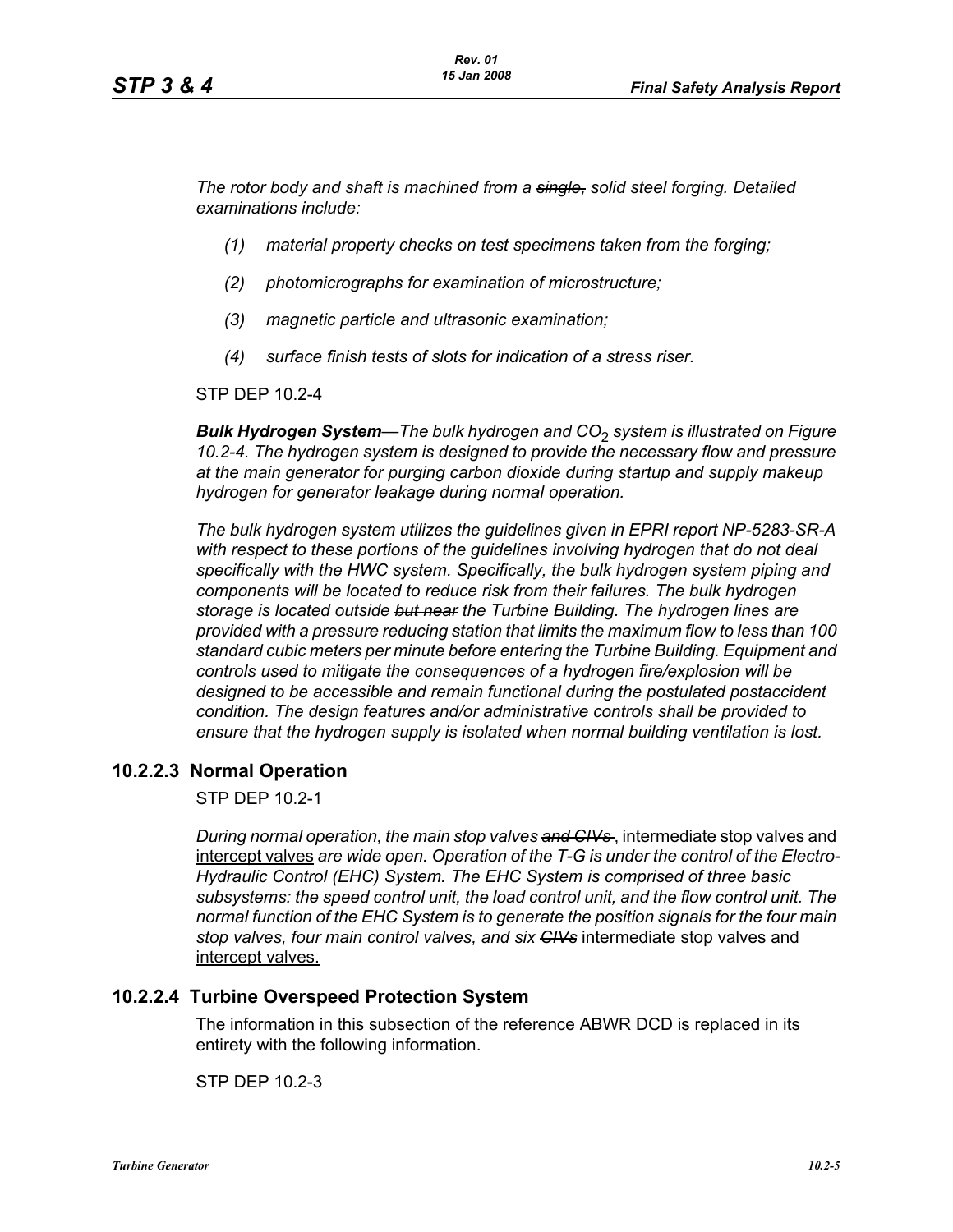The normal speed control system comprises a first line of defense against turbine overspeed. This system includes the main steam control valves, intermediate steam intercept valves, extraction system non-return valves, and fast-acting valve-closing functions within the EHC system. The normal speed control unit utilizes three speed signals. Loss of any two of these speed signals initiates a turbine trip via the Emergency Trip System (ETS). An increase in speed above setpoint tends to close the control and intercept valves in proportion to the speed increase. Rapid turbine accelerations resulting from a sudden loss of load at higher power levels normally initiate the fast-acting solenoids via the speed control system to rapidly close the control and intercept valves irrespective of the current turbine speed. The normal speed control system is designed to limit peak overspeed resulting from a loss of full load, to at least 1% below the overspeed trip set point. Typically, this peak speed is in a range of 106-109% of rated speed, and the overspeed trip set point is typically close to 110% of rated speed. All turbine steam control and intercept valves are fully testable during normal operation. The fast closing feature, provided by action of the fast-acting solenoids, is testable during normal operation.

If the normal speed control should fail, the overspeed trip devices close the steam admission valves including the main and intermediate stop valves. This turbine overspeed protection system comprises the second line of defense against turbine overspeed. It is redundant, highly reliable and diverse in design and implementation from the normal speed control system and protection system. This overspeed protection system is designed to ensure that even with failure of the normal speed control system, the resulting turbine speed does not exceed 120% of rated speed. In addition, the components and circuits comprising the turbine overspeed protection system are testable when the turbine is in operation.

The overspeed trip system is electrical, redundant and diverse and consists of the Primary and Emergency overspeed trip functions. Reliability is achieved by using two sets of redundant speed sensing probes, which input to the independent and diverse Primary and Emergency Trip modules in the control system. For additional reliability, two-out-of-three logic is employed in both the Primary and Emergency overspeed trip circuitry. Either trip module can de-energize the trip solenoids of the electro-hydraulic Emergency Trip Device (ETD). The ETD is configured in a two-out-of-three tripping mode (i.e., if any two trip solenoids are de-energized the emergency trip fluid system is de-pressurized) rapidly closing all steam inlet valves. A single component failure does not compromise trip protection, and does not result in a turbine trip. Each trip solenoid valve in the ETD is testable while the turbine is in operation.

The overspeed sensing devices are located in the turbine front bearing standard, and are therefore protected from the effects of missiles or pipe breakage. The hydraulic lines are fail-safe; if one were to be broken, loss of hydraulic pressure would result in a turbine trip. The ETD's are also fail-safe. Each trip solenoid transfers to the trip state on a loss of control power, resulting in a turbine trip. These features provide inherent protection against failure of the overspeed protection system caused by low trajectory missiles or postulated piping failures.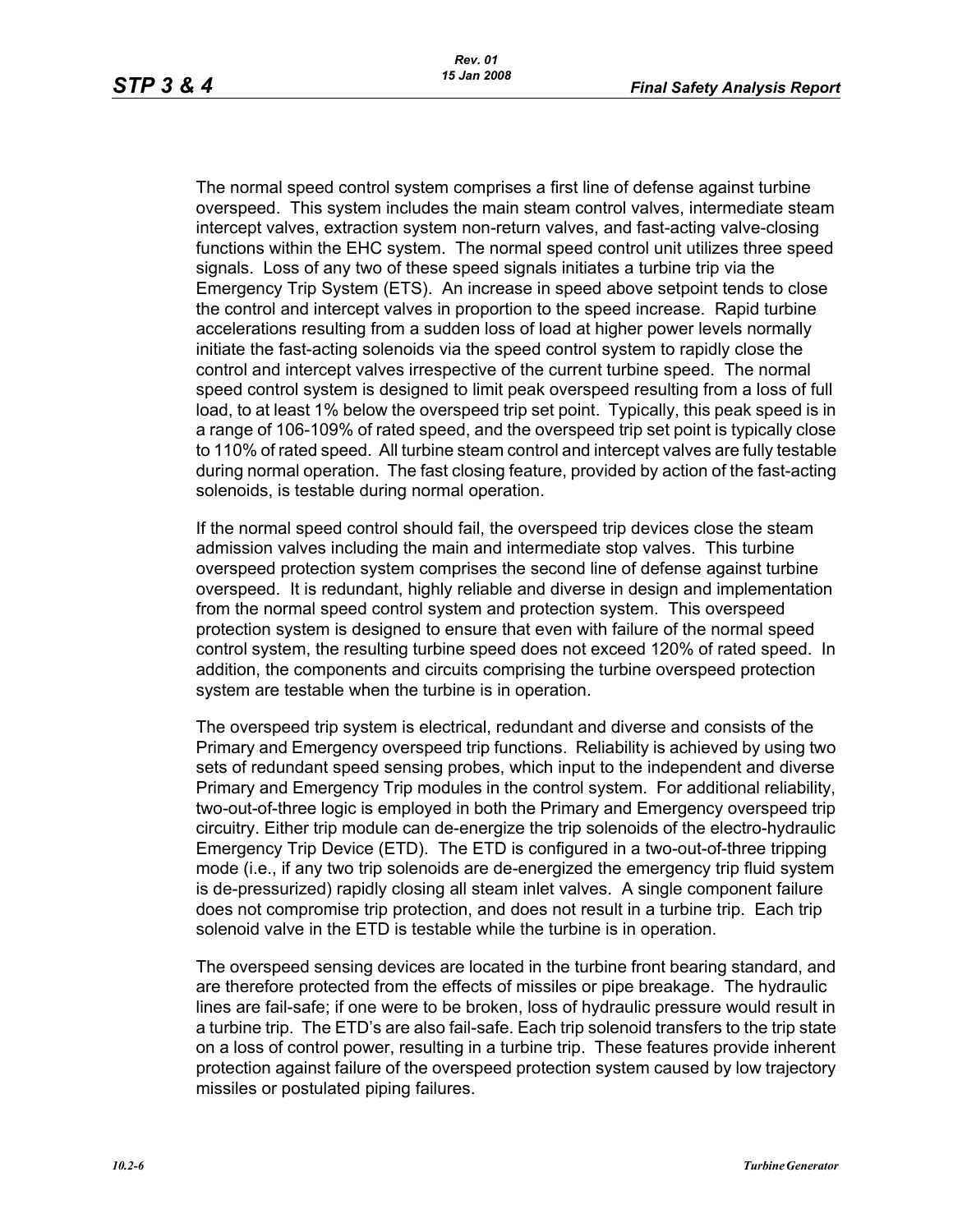The Primary and Emergency electrical overspeed trip modules each consist of three independent and diverse circuits. Each circuit monitors a separate speed signal and activates trip logic at specific speed levels based on software/hardware voted inputs and outputs for Primary functions and firmware based protection with hardware voted inputs and outputs for Emergency functions. This arrangement provides diversity in overspeed protection.

Each turbine extraction line is reviewed for potential energy and contribution to overspeed. The number and type of extraction non-return valves required for each extraction line are specified based on the enthalpy and mass of steam and water in the extraction line and Feedwater heater. Higher energy lines are provided with powerassisted closed non-return valves, controlled by air relay dump valves, which in turn, are activated by the emergency trip fluid system. The air relay dump valves, actuated on a turbine trip, dump air from the extraction non-return valve actuators to provide rapid closing. The closing time of the extraction non-return valves is sufficient to minimize steam contribution to the turbine overspeed event.

The following component diversities are employed to guard against excessive overspeed:

- *(1)* Main stop valves/control valves
- *(2)* Intermediate stop valves/intercept valves
- *(3)* Normal speed control/primary overspeed control/emergency overspeed control
- *(4)* Fast-acting solenoid valves/emergency trip fluid system (emergency trip device)
- *(5)* Speed control signals/primary overspeed trip/emergency overspeed trip

The main stop valves and control valves provide full redundancy and diversity in that these valves are in series and have independent control signals and operating mechanisms. Closure of all four stop valves or all four control valves effectively shuts off all main steam flow to the HP turbine. The intermediate stop and intercept valves are also fully redundant and diverse in that they are in series and have independent control signals and operating mechanisms. Closure of either valve or both valves in each of the six sets of intermediate stop and intercept valves effectively shuts off steam flow to the three LP turbines. This arrangement is such that failure of a single valve to close does not result in a maximum speed in excess of design limits.

## **10.2.2.5 Turbine Protection System**

STP DEP 10.2-3

*In addition to the overspeed trip signals discussed, the ETS closes the main stop and control valves and the CIVs* intermediate stop and intercept valves *to shut down the turbine on the following signals.*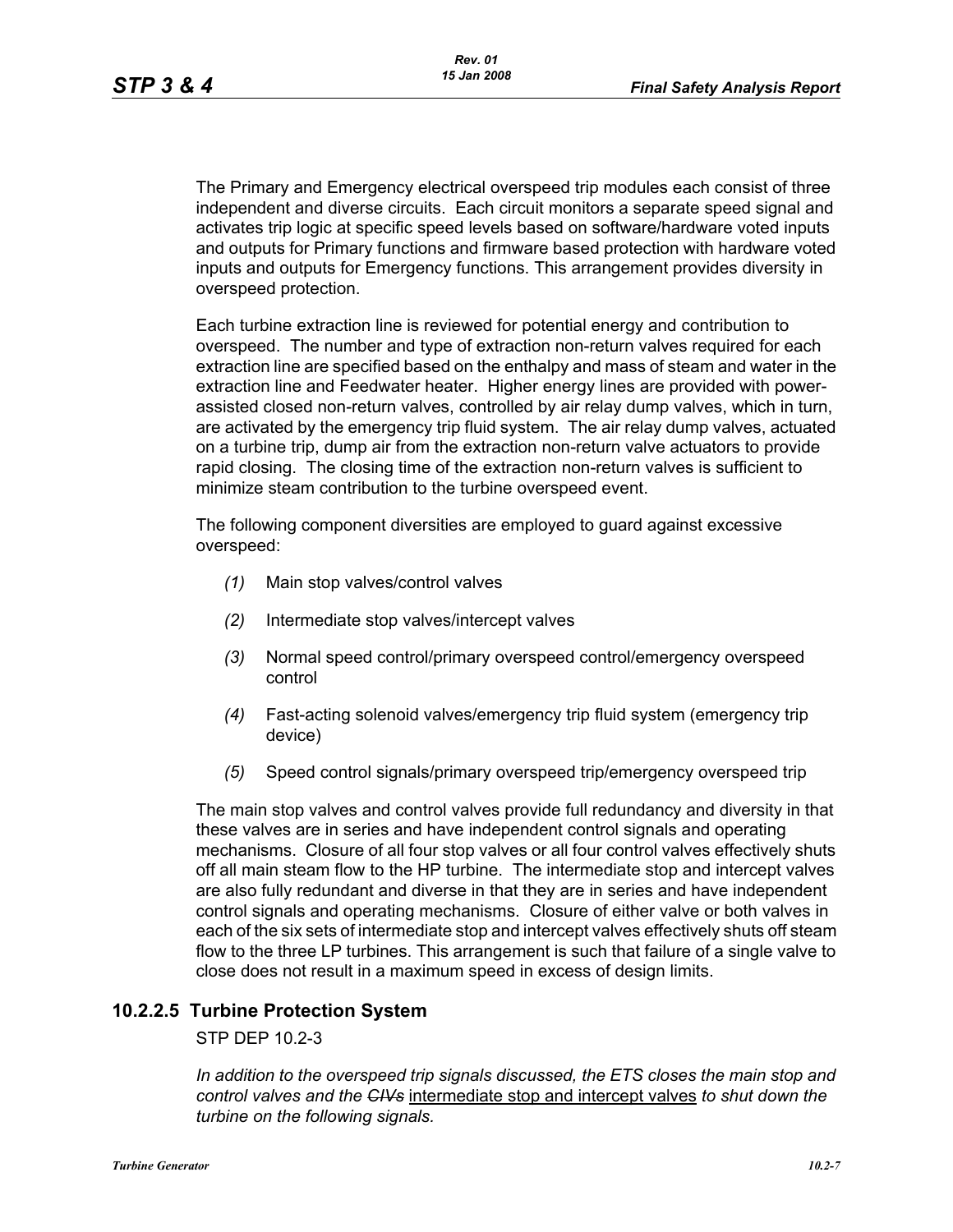- *(1) Emergency trip pushbutton in control room*
- *(2) Moisture Separator high level*
- *(3) High condenser pressure*
- *(4) Low lube oil pressure*
- *(5) LP turbine exhaust hood high temperature*
- *(6) High reactor water level*
- *(7) Thrust bearing wear*
- *(8) Overspeed (electrical and mechanical)*
- *(9) Manual* Emergency *trip handle on* at *front standard*
- *(10) Loss of stator coolant* (if runback fails)
- *(11) Low hydraulic fluid pressure*
- *(12) Any* Selected *generator trip*
- *(13) Loss of EHC electrical power*
- *(14) Excessive turbine shaft vibration*
- *(15) Loss of two speed signals*-either Normal Speed Control or Emergency Overspeed Control
- *(16) Loss of two pressure control channels*

*All of the above trip signals except* generator trips, loss of power, and *vibration and maual trips use 2/3 or 2/4* two-out-of-three *coincident trip logic.*

*When the ETS is activated, it overrides all operating signals and trips the main stop and control valves, and combined intermediate* stop and intercept *by way of their disk/dump valves.*

## **10.2.2.7 Testing**

STP DEP 10.2-3

*The electrical and mechanical* Primary and Emergency *overspeed trip* circuits and *devices can be tested remotely at* shut down, *rated speed* and *under load, by means of controls on the EHC test panel.*in the Main Control Room (MCR). *Operation of the overspeed protection devices under controlled, overspeed* speed *conditions* is *checked at startup and after each refueling or major maintenance outage.* In some cases, operation of the overspeed protection devices can be tested just prior to shutdown, thus negating the need to test overspeed protection devices during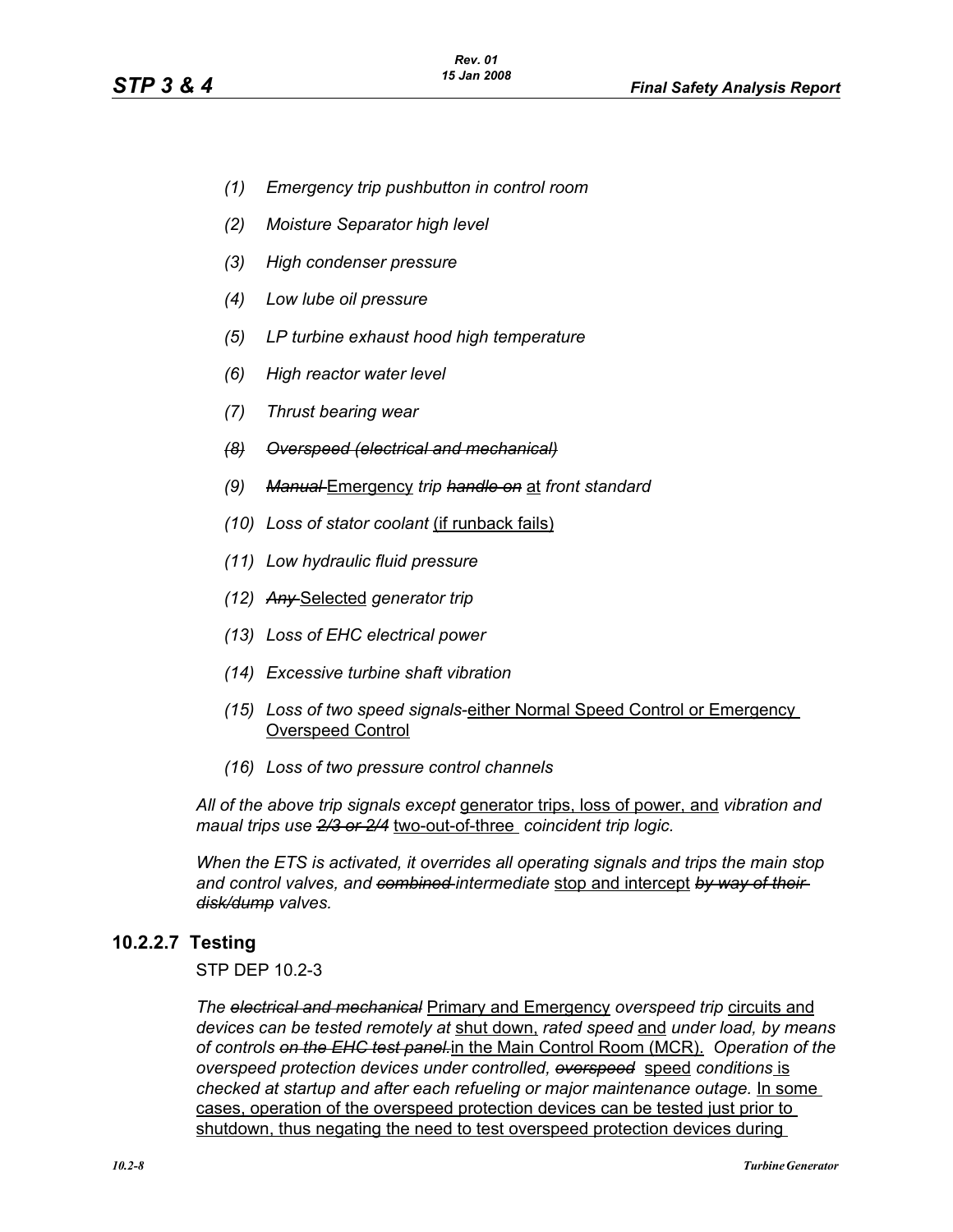subsequent startup, if no maintenance is performed affecting the overspeed trip circuits and devices.

During refueling, or maintenance shutdowns, coinciding with the in-service inspection schedule required by Section XI of the ASME Code for reactor components, at intervals defined in Subsection 10.2.3.7, at least one main steam stop valve, one turbine control valve, one intermediate stop valve, and one intercept valve are dismantled to conduct visual and surface examinations of valve seats, disks and stems. If unacceptable flaws or excessive corrosion is found in a valve, all other valves of that type are dismantled and inspected. Valve bushings are inspected and cleaned, and bore diameters checked for proper clearance.

Main stop valves and turbine control valves, intercept valves and intermediate stop valves are exercised at least once within each calendar quarter (or as required by the missile probability analysis) by closing each valve and observing the remote valve position indicator for fully CLOSED position status. This test also verifies operation of the fast close function of each main steam stop, turbine control, intercept and intermediate stop valve during the last few percent of valve stem travel.

Access to required areas outside of the turbine shielding is provided on the turbine floor under operating conditions.

*Provisions for testing each of the following devices while the unit is operating are included:*

- *(1) Main stop valves and control valves*
- *(2) Turbine bypass valves*
- *(3) Low pressure turbine combined intermediate* stop and intercept *valves (CIVs)*
- *(4) Overspeed governor* Emergency trip devices
- *(5) Turbine extraction nonreturn valves*
- *(6) Condenser vacuum trip system* Lubricating oil pumps
- *(7) Thrust bearing wear detector* Control fluid pumps
- *(8) Remote trip solenoids* Power-load unbalance circuits

## **10.2.3.1 Materials Selection**

STP DEP 10.2-2

*Since actual levels of FATT and Charpy V-notch energy vary depending upon the size of the part, and the location within the part, etc., these variations are taken into account in accepting specific forgings for use in turbines for nuclear application. The fracture appearance transition temperature (50% FATT), as obtained from Charpy tests performed in accordance with specification ASTM A-370, will be no higher than -*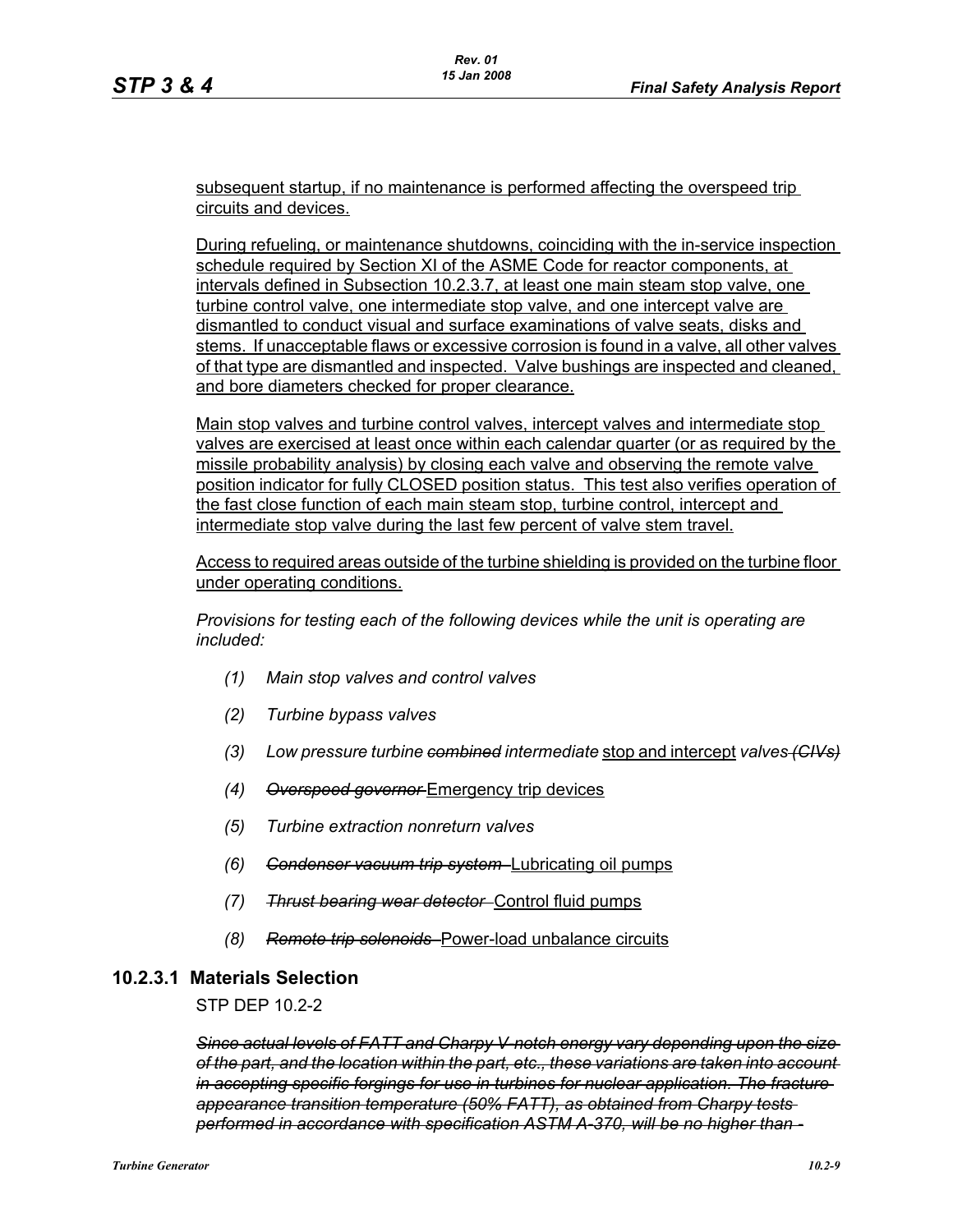*17.8°C for low-pressure turbine disks. The Charpy V-notch energy at the minimum operating temperature of each low-pressure disk in the tangential direction should be at least 81.4 Nm.*

Low-pressure turbine wheel (disc) forgings are made from vacuum treated Ni-Cr-Mo-V alloy steel forgings. The fracture appearance transition temperature (50% FATT), as obtained from Charpy tests performed in accordance with ASTM A-370, will be no higher than 0ºF for low-pressure turbine wheel (disc) forgings. The Cv energy at the minimum operating temperature will be at least 60 ft-lbs for a low-pressure turbine wheel (disc) forging. A minimum of three Cv specimens will be tested in accordance with specification ASTM A-370 to determine this energy level. The determination of FATT is used in lieu of nil-ductility transition temperature methods.

Large integral rotors are also made from vacuum treated Ni-Cr-Mo-V alloy steel forgings. Their larger size limits the achievable properties. The fracture appearance transition temperature (50% FATT), as obtained from Charpy tests performed in accordance with ASTM A-370, will be no higher than +30ºF for large integral forgings. The Cv energy at the minimum operating temperature will be at least 45 ft-lbs for a large integral rotor forging. A minimum of three Cv specimens will be tested in accordance with specification ASTM A-370 to determine this energy level.

Current turbine designs utilize rotors produced from large integral forgings. Future turbine designs may include fabricated rotors produced from multiple wrought components. Acceptable material properties will be consistent with component size and fabrication method.

## **10.2.3.2 Fracture Toughness**

STP DEP 10.2-2

*Stress calculations include components due to centrifugal loads, interference fit, and thermal gradients where applicable. The ratio of material fracture toughness, K<sub>IC</sub> (as derived from material tests on each major part or rotor), to the maximum tangential stress intensity at speeds from normal to 115% of rated speed* design overspeed *is at least 10* 2 at minimum operating temperature. The fracture toughness (KIC) value is determined using a value of deep-seated FATT based on the measured FATT values from trepan specimens, and a correlation factor obtained from historical integral rotor test data.

*Adequate material facture toughness needed to maintain this ratio is assured by destructive tests on material samples using correlation methods which are as conservative, or more so, than those presented in Reference . However, this method of obtaining fracture toughness, KIC, will be used only on materials which exhibit a well-defined Charpy energy and fracture appearance transition curve and strain-rate insensitive. The COL applicant will provide the test data and the calculated toughness curve to the NRC staff for review. (See Subsection for COL license information.)*

*Turbine operating procedures are employed to preclude brittle fracture at startup by ensuring that metal temperatures are (a) adequately above the FATT, and (b) as*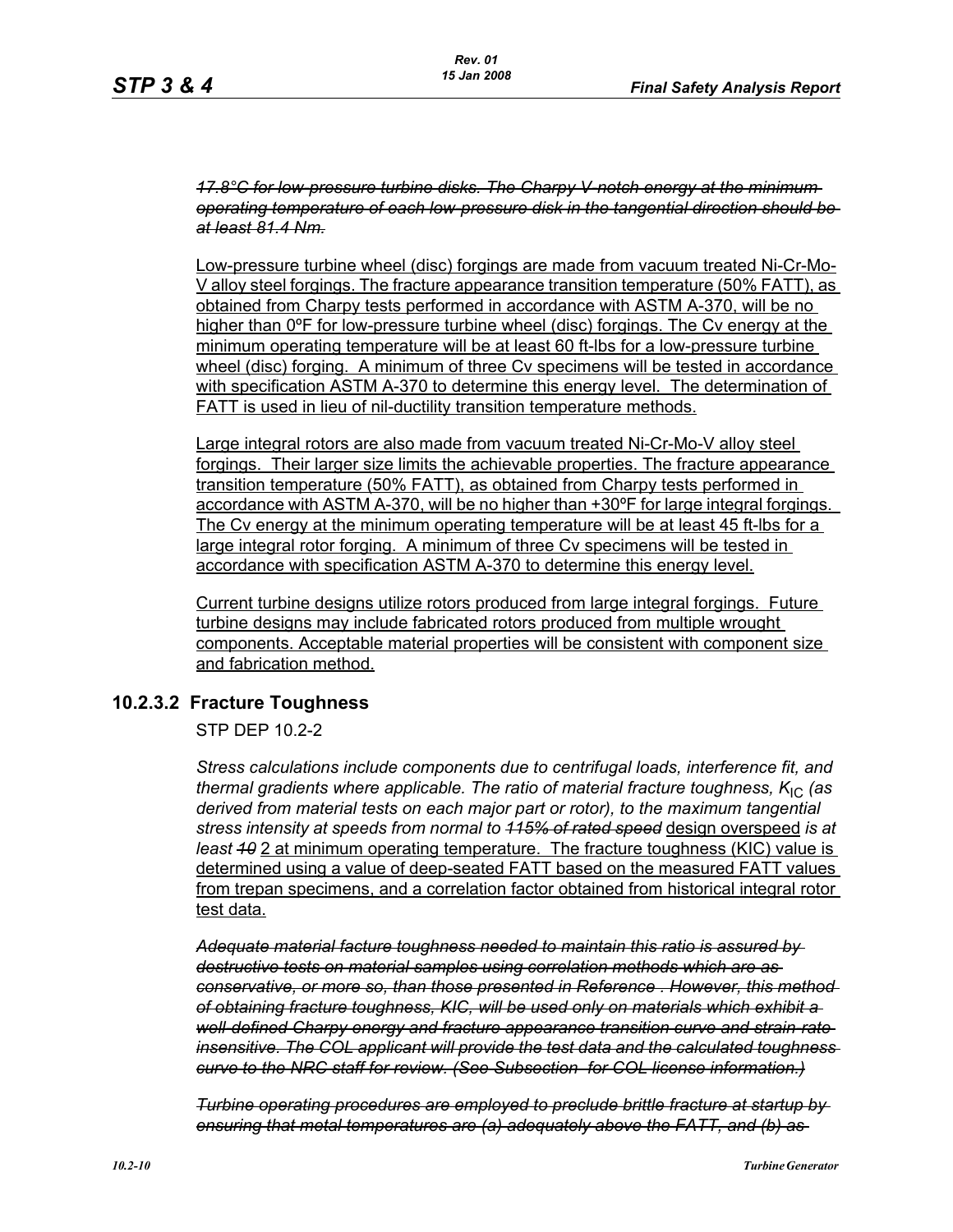#### *defined above, sufficient to maintain the fracture toughness to tangential stress ratio at or above 10*

Sufficient warmup time is specified in the turbine operating instruction to assure that toughness will be adequate to prevent brittle fracture during startup. Sufficient warmup time is specified in the turbine operating instructions to ensure that the above ratio of fracture toughness to stress intensity is maintained during all phases of anticipated turbine operation.

## **10.2.3.3 High Temperature Properties**

STP DEP 10.2-2

*The operating temperatures of* both *the high-pressure* and the low pressure *rotors are below the stress rupture range. Therefore, creep-rupture is not a significant failure mechanism.* 

## **10.2.3.4 Turbine Design**

STP DEP 10.2-2

*The turbine assembly is designed to withstand normal conditions and anticipated transients, including those resulting in turbine trip, without loss of structural integrity. The design of the turbine assembly meets the following criteria:* 

- *(1) Turbine shaft bearings are designed to retain their structural integrity under normal operating loads and anticipated transients, including those leading to turbine trips.*
- *(2) The multitude of natural critical frequencies of the turbine shaft assemblies existing between zero speed and 20% overspeed are controlled in the design and operation so as to cause no distress to the unit during operation.*
- *(3) The maximum tangential stress resulting from centrifugal forces, interference fit, and thermal gradients does not exceed 0.75 of the yield strength of the materials at 115% of rated speed.* The turbine rotor average tangential stress (excluding stresses in the blade/wheel region) at design overspeed resulting from centrifugal forces, interference fit (as applicable), and thermal gradients does not exceed 0.75 of the minimum specified yield strength of the material.
- *(4) The design overspeed of the turbine is* at least *5% above the highest anticipated speed resulting from a loss of load. The basis for the assumed design overspeed will be submitted to the NRC staff for review. (See Subsection for COL license information.)*
- *(5) The turbine disk design will facilitate inservice inspection of all high stress regions. The turbine rotor design is based on using solid forged monoblock rotors rather than shrunk-on disks.*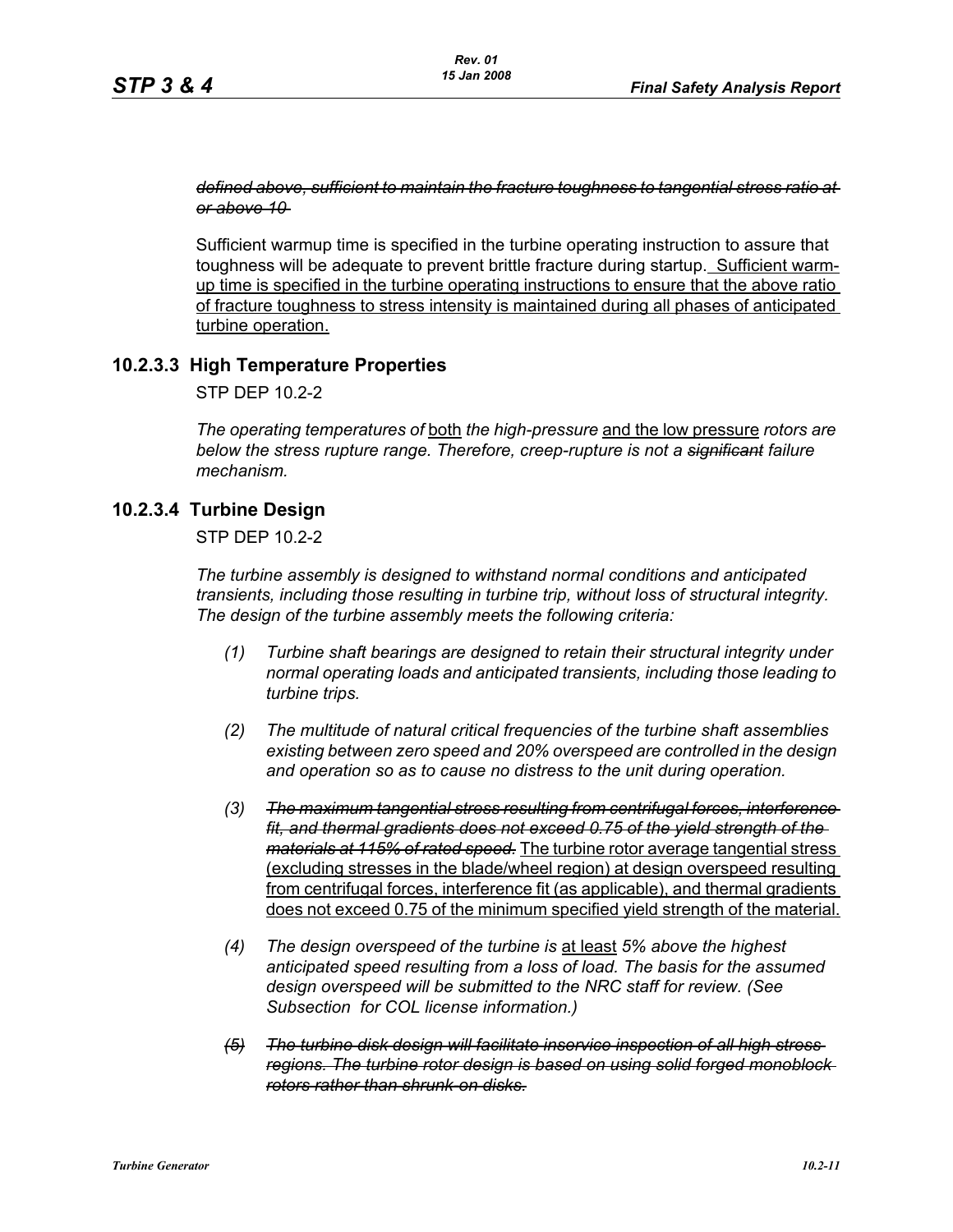# **10.2.3.5 Preservice Inspection**

STP DEP 10.2-1

*The pre-service inspection procedures and acceptance criteria are as follows.*

- *(1) Forgings are rough-machined with minimum stock allowance prior to heat treatment.*
- *(2) Each finished machined rotor is subjected to 100% volumetric (ultrasonic), and surface visual examinations, using established acceptance criteria. These criteria are more restrictive than those specified for Class 1 components in the ASME Boiler and Pressure Vessel Code, Sections III and V, and include the requirement that subsurface sonic indications are either removed or evaluated to ensure that they will not grow to a size which will compromise the integrity of the unit during its service life.* Forgings undergo 100% volumetric (ultrasonic) examination subject to established inspection methods and acceptance criteria that are equivalent or more restrictive than those specified for Class I components in ASME Code Sections III and V. Subsurface sonic indications are not accepted if found to compromise the integrity of the unit during its service life. Rotor forgings may be bored to remove defects, obtain material for testing and to conduct bore sonic inspection.
- *(3) All finished* Finished *machined surfaces* rotors *are* also *subjected to a* surface and visual examination. Specific portions, including any bores, keyways, or drilled holes, are subject to *magnetic particle test. with no flaw indications permissible* Surface indications are evaluated and removed if found to compromise the integrity of the unit during its service life. All flaw indications in keyways and drilled holes are removed.
- *(4) Each fully bucketed* bladed *turbine rotor assembly is* factory *spin- tested at the highest ainticipated speed resulting from a loss of load* 20% overspeed*.*

*Additional preservice inspections include air leakage tests performed to determine that the hydrogen cooling system is tight before hydrogen is introduced into the generator casing. The hydrogen purity is tested in the generator after hydrogen has been introduced. The generator windings and all motors are megger tested. Vibration tests*  are performed on all motor-driven equipment. Hydrostatic tests are performed on all *coolers. All piping is pressure tested for leaks. Motor-operated valves are factory leak tested and inplace tested once installed* Required piping is pressure-tested for leaks.

# **10.2.3.6 Inservice Inspection**

STP DEP 10.2-1

*The inservice inspection program for the turbine assembly includes the disassembly of the turbine and complete inspection of all normally inaccessible parts, such as couplings, coupling bolts, turbine shafts, low-pressure turbine buckets, low-pressure and high-pressure* turbine blades and turbine *rotors. During plant shutdown (coinciding*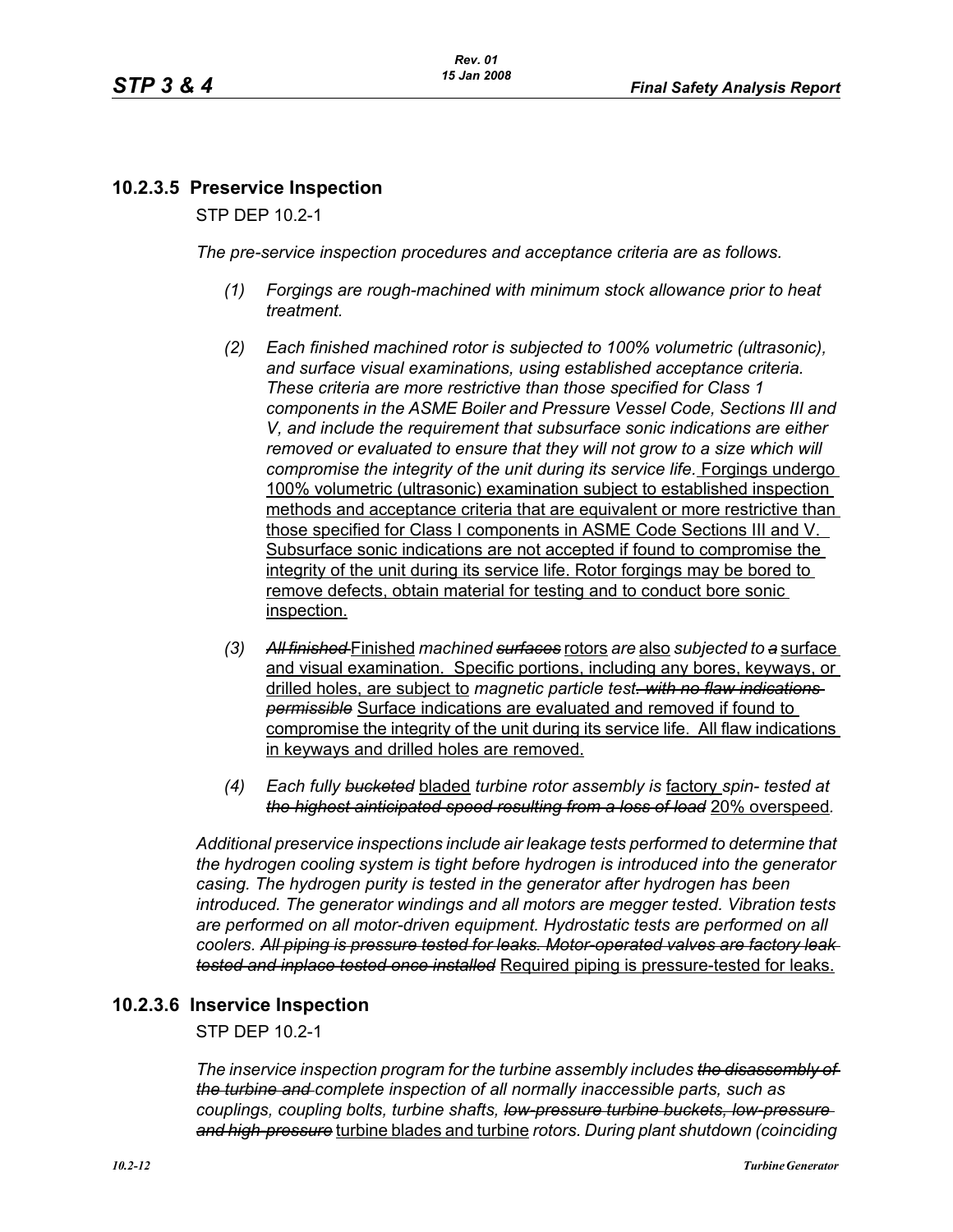*with the inservice inspection schedule for ASME Section III components, as required by the ASME Boiler and Pressure Vessel Code, Section XI), turbine inspection is performed in sections during the refueling outages so that in 10 years* a *total inspection has been completed at least once* within the time period recommended by the manufacturer*.* 

The recommended maintenance and inspection program plan for the turbine assembly, valves and controls ensures that the annual turbine generator missile probabilities are maintained at or below the acceptable level (See Subsection 10.2.1).

*This inspection consists of visual, and, surface and volumetric examinations as indicated below.*

- *(1) Visual,* magnetic particle, and ultrasonic *examination of all accessible surfaces of rotors.*
- *(2)* Visual, *and surface* magnetic particle, or liquid penetrant examination of *examination of all low-pressure buckets* turbine blades*.*
- *(3) 100% visual* Visual and magnetic particle *examination of couplings and coupling bolts.*

*The inservice inspection of valves important to overspeed protection includes the following:*

- *(1) All main stop valves, control valves, extraction nonreturn valves,* intermediate stop, and intercept valves *and CIVs will be* are *tested under load. Test controls installed on* in *the main control room turbine panel permit full stroking of the stop valves, control valves, and CIVs* intermediate stop and intercept valves*. Valve position indication is provided on the panel*in the main control room*. Some load reduction is* may be *necessary before testing main stop and control valves,* intermediate *and* intercept valves *CIVs. Extraction nonreturn valves are tested by equalizing air pressure across the air cylinder. Movement of the valve arm is observed upon action of the spring closure mechanism.*
- *(2) Main stop valves, control valves, extraction nonreturn valves, and*  intermediate stop and intercept valves *will be* are *tested in accordance with the BWROG turbine surveillance test program, by closing each valve and observing by the* main control room *valve position indicat*ion *or that it* the valves *move smoothly to a fully closed position. Closure of each main stop valve, control valve and CIV* intermediate and intercept valve *during test will be* is *verified by direct observation of the* main control room *valve motion position indication.* This test also verifies the fast closure function during the last portion of the valve travel.

*Tightness tests of the main stop and control valves are performed at least once per maintenance cycle by checking the coastdown characteristics of the*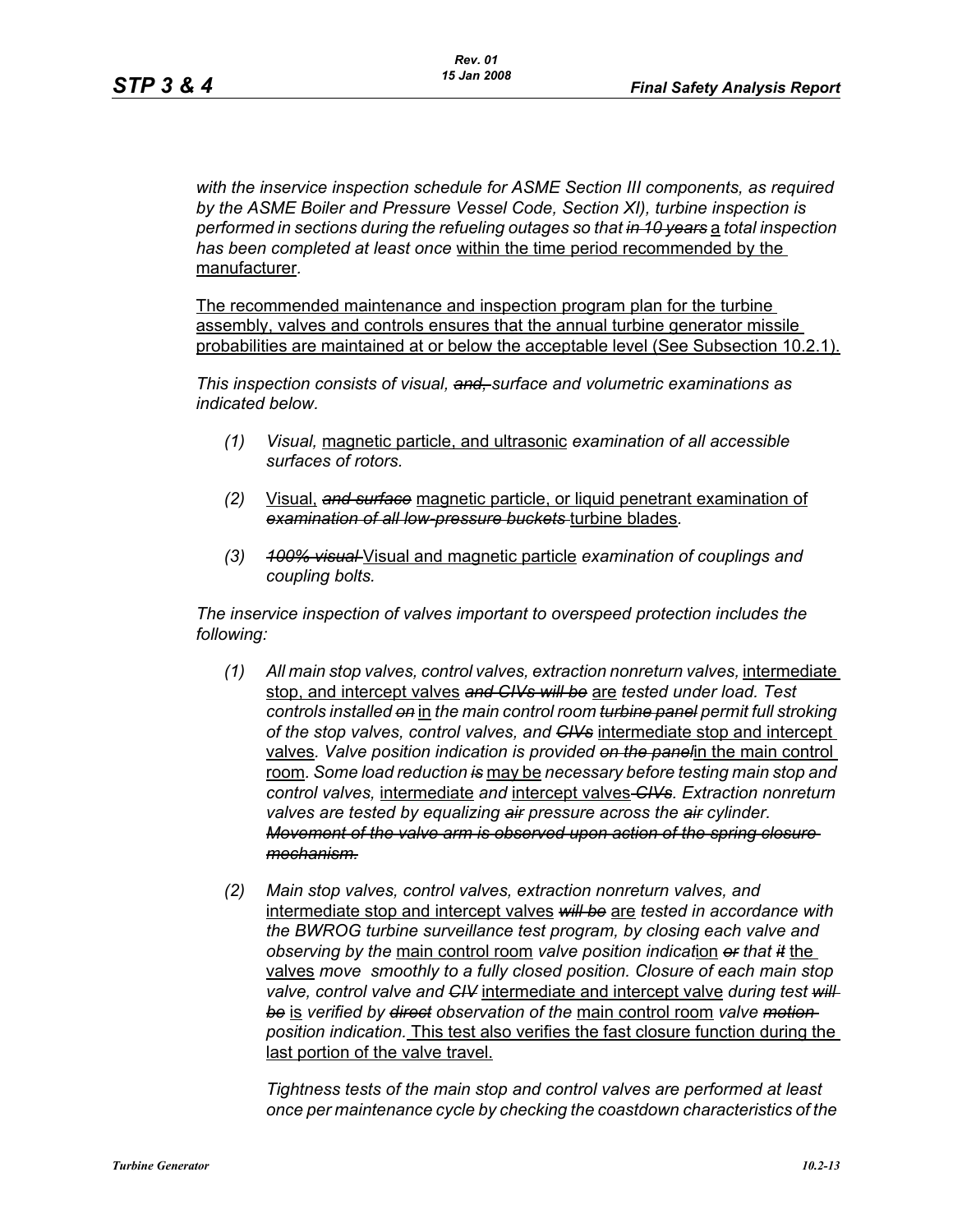*turbine from no load with each set of four valves closed alternately*, or using warm-up steam as an indicator with the valves closed*.* 

- *(3) All main stop valves, main control valves, and intermediate stop and intercept valves are disassembled and visually will be inspected once during the first three refueling or extended maintenance shutdowns. Subsequent inspections will be* are *scheduled by the COL applicant in accordance with the* recommendations of the *BWROG turbine surveillance test program. The inspections will be conducted for:* 
	- *(a) Wear of linkages and stem packings.*
	- *(b) Erosion of valve seats and stems,*
	- *(c) Deposits on stems and other valve parts which could interfere with valve operation,*
	- *(d) Distortions, misalignment or cracks.*

*Inspection of all valves of one* functional *type* (i.e., stop, control, intercept) *are will be conducted if any unusual condition is discovered* for any detrimental, unusual condition (as defined by the turbine valve in-service inspection program) if one is discovered during the inspection of any single valve*.*

## **10.2.4 Evaluation**

STP DEP 10.2-1

*The connection between the low-pressure turbine exhaust hood and the condenser is made by means of a rubber or stainless steel expansion joint.*

STP DEP 3.5-1

The probability of a turbine missile striking any component has been determined to be less than  $1x10^{-7}$  per year (subsection 3.5.1.1.1.3), which meets the quidelines of Regulatory Guide 1.115 for not considering turbine missile damage to specific components. Refer to subsection 3.5.1.1.1.3 for a discussion of compliance with Standard Review Plan 3.5.1.3 and the guidelines of Regulatory Guide 1.115. Thus failure of T-G and associated equipment cannot preclude the safe shutdown of the reactor.

## **10.2.5 COL License Information**

## **10.2.5.1 Low Pressure Turbine Disk Fracture Toughness**

The following site-specific supplement addresses COL License Information Item 10.1.

In accordance with 10 CFR 50.71(e), STPNOC will update the FSAR to identify the turbine material property data that supports the material properties used in the turbine rotor design specified in Subsection 10.2.3.2, after procurement and prior to initial fuel load (COM 10.2-1). Operating procedures to assure sufficient turbine warm-up time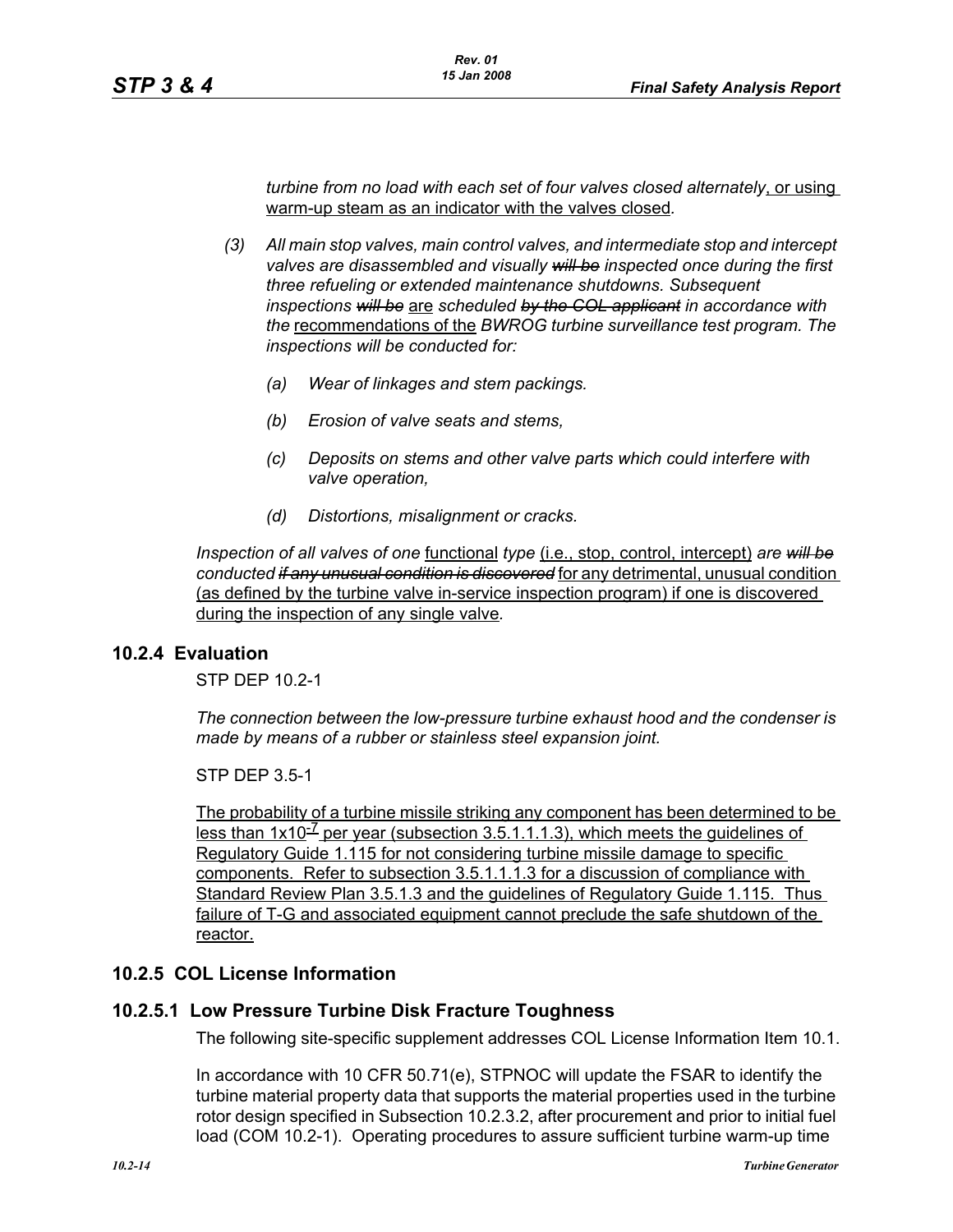as required by subsection 10.2.3.2, are prepared in accordance with the Plant Operating Procedure Development Plan in accordance with Licensing Topical Report NEDO-33297 "Advanced Boiling Water Reactor (ABWR) Procedures Development Plan," dated January 2007.

## **10.2.5.2 Turbine Design Overspeed**

The following site-specific supplement addresses COL License Information Item 10.2.

The highest anticipated speed resulting from loss of load is normally in the range of 106-109% of rated speed. Turbine components are designed such that calculated stresses do not exceed the minimum material strength at 120% of rated speed. Turbine rotors are spun to a speed of 120% rated as part of factory balance verification. This is approximately 10% above the highest anticipated speed resulting from loss of load.

## **10.2.5.3 Turbine Inservice Test and Inspection**

The following site-specific supplement addresses COL License Information Item 10.3.

Turbine inservice test and inspection requirements are discussed in subsection 10.2.3.6.

## **10.2.6 References**

The following standard supplement adds the following references.

- 10.2-3 Electric Power Research Institute, "Guidelines for Permanent BWR Hydrogen Water Chemistry Installations – 1987," EPRI NP-5283-SR-A, September 1987.
- 10.2-4 USNRC, "Safety Evaluation Report Relating to the Operation of Hope Creek Generating Station", NUREG-1048, Supplement No. 6, July 1986